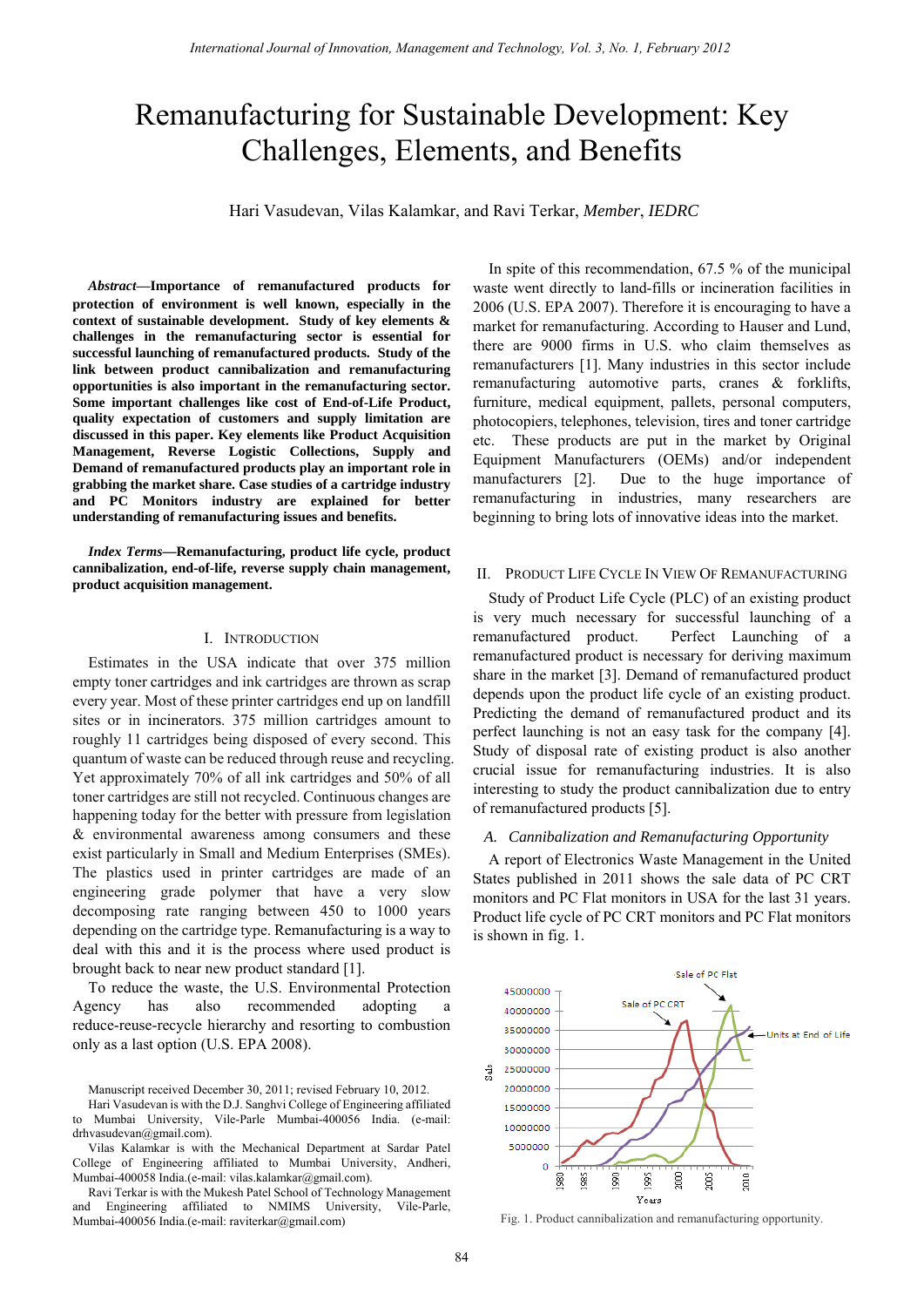Sale of PC CRT monitors were in growing phase between years 1990 to 2000. During these years the opportunity of remanufacturing is more for the companies. Maturity phase of PC CRT monitors is very small. After launching of PC Flat Monitors in 1988; it started cannibalization of CRT PC monitors and the rate of cannibalization has increased between the years 2000 to 2011. Here the decline phase of PC CRT monitors is observed as being quite healthy. Around 2009, sale of PC CRT monitors was totally replaced by Flat PC monitors and the demand of remanufactured PC CRT monitors was also replaced by remanufactured Flat PC monitors. It is seen that the demand of remanufactured product depends upon the product cannibalization of existing product. Product life cycle of remanufactured product depends upon the product life cycle of existing product. Quantity of End-of-Life (EOL) product also shows the opportunity for remanufactured product in the market.

## *B. Extension of Product Life Cycle*

The actual process of remanufacturing is almost always less expensive than producing a brand new unit of the product because many parts and components can be reused, thus avoiding the need to procure them from supplier [5], [6]. Launching of remanufacturing of used product is important to extend the product life cycle in the decline phase (see fig.2.). There are many potential financial benefits to extending product life cycle besides the pure profit margin obtained by selling the remanufactured product [6]. Many OEMs were initially ignoring the remanufacturing of used products resulting in SMEs entering into remanufacturing which caused huge cannibalization. Now, many OEMs are entering into remanufacturing area to grab the secondary market [7], [8].



Fig. 2. Extension of decline phase due to remanufacturing.

# III. PRODUCT CANNIBALIZATION ISSUES IN REMANUFACTURING

Remanufacturing is the process where in a company conducts many operations on used products to bring it back in near total new conditions with same warranty as new one has [9]. Sale of remanufacturing will displace the sale of new product causing the cannibalization [10], [11]. Not much detailed study has been conducted so far in the field of product cannibalization and its importance. Many companies have tremendous fear about cannibalization of old products. Concept of product cannibalization is still fully not understood by many OEMs. Detailed study of product

cannibalization in view of product development and marketing phase is very necessary. Most of the literature has been written on new product launching and cannibalization of old products [12]-[14]. It is very interesting to study the launching of remanufactured product and its effect on sale of new product [3]. Many marketing managers of OEMs feel that remanufacturing the product will cannibalize the new product which will result in reduction of market share [15]. Remanufacturing manager has to give answer to such questions frequently. Many managers do not think about launching remanufactured products. They feel that only new products will make more profits in the market, which is not completely true [16].

It is difficult to ignore the importance of remanufactured product for sustainable product development. Many OEMs are making good profit in remanufacturing sectors. Awareness about the remanufactured product is necessary in the SMEs' consumers for sustainable development. People really don't know the exact concept of remanufacturing. In the coming years, remanufacturing will become a growing sector in the world.

Product cannibalization will not become an issue when remanufactured product is a perfect substitute for new product. When the cost of remanufacturing product is less than cost of new product then the company can enjoy more profit through remanufactured product [8]. The Kodak line single use camera is the best example of a perfect substitute for new product. 'Xerox' company offers remanufactured, updated new product for customers for less price. Here company makes more profit in remanufacturing the product. 'Xerox' company handled the issue of cannibalization of new product by remanufactured product by making more profit in the market.

## IV. REMANUFACTURING CHALLENGES

# *A. Cost of EOL Product*

Cost involved in the return of EOL product to a remanufacturer is the largest cost involved in the remanufacturing process. To reduce this cost, remanufacturer offers incentives to consumers to return EOL product by offering discount on new product in return for old. An EOL product goes through many tests before remanufacturing and the cost associated for these tests are high. Sometimes, if the product is not suitable for remanufacturing, then recycling or landfill will remain the next option [17]. Proper design of product in view of remanufacturing is necessary.

## *B. Quality Opinion*

From a customer perspective, remanufactured product and low-end product are different. Even if function wise both products are of same quality, the customer is not fully positive about remanufactured product. Customer's willingness to pay toward remanufacturing is necessary to be understood. Many customers do not want the tag of remanufactured product especially for high–end products.

## *C. Supply Limitation*

Remanufacturing supply mostly depends upon the product life cycle of old product. Return flow of used product is a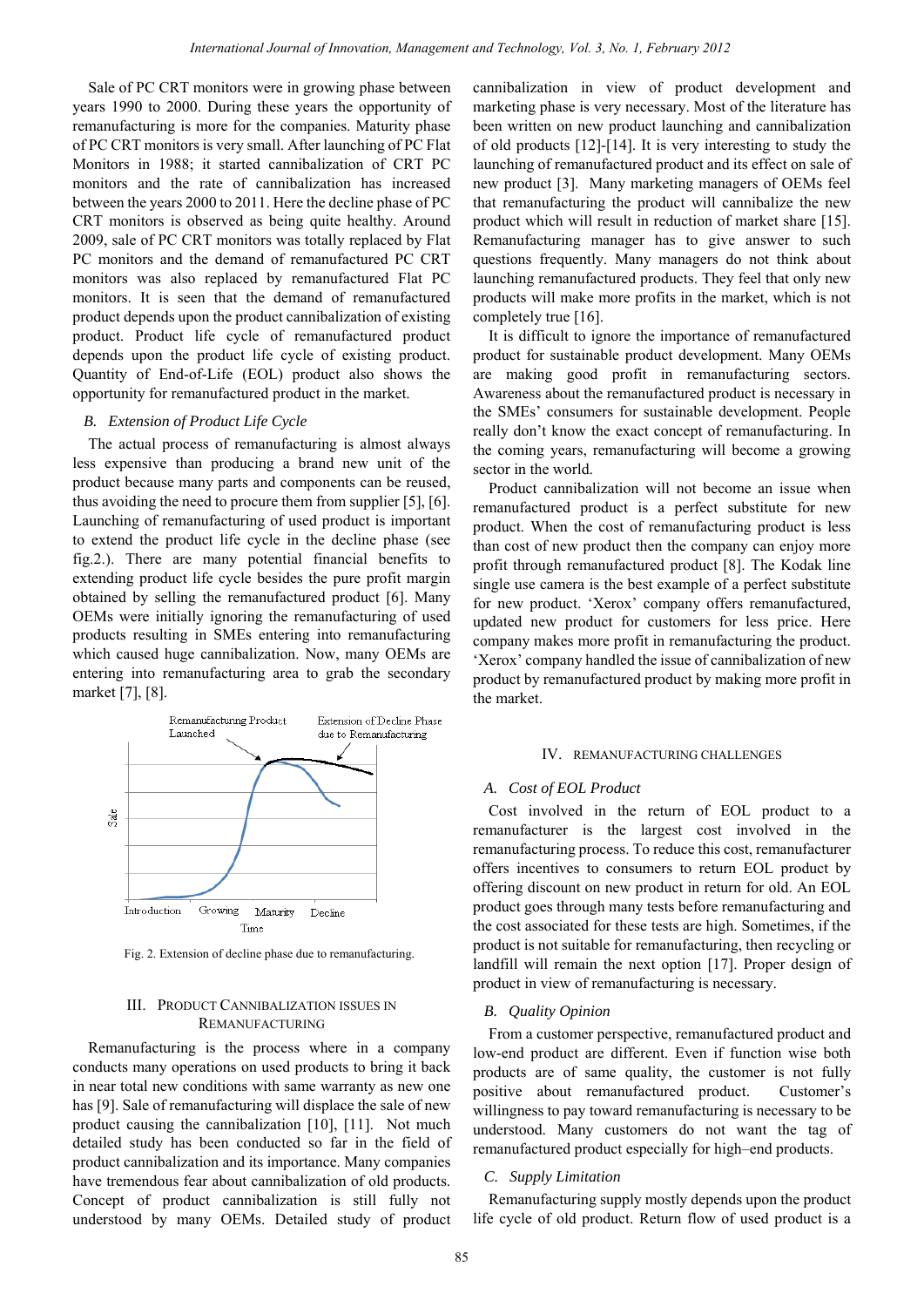most necessary element for successfully remanufacturing products. Used product availability and time required to return the product is necessary to increase the profitability of the company. OEMs can predict the market of low-end products. Prediction about the return of used product is very difficult. Hence return-flow supply of used product always becomes challenging for remanufacturing industries. It totally depends upon the customer's intensity of use.

## *D. Competition*

Producing of low-end product is directly under the control of OEM. Remanufacturing of product is not directly controlled by OEM. If OEMs are not remanufacturing the product, then other competitors will remanufacture product to grab the market share. On behalf of OEMs, many third party industries make remanufactured products. Poor quality of remanufactured product may cause damaging the brand. OEMs can produce the remanufactured product at low cost so that it can directly compete with low-end product manufacturers.

## *E. Change of Technology*

Demand of a remanufactured product also depends upon pace of change in technology. Acceptance of remanufactured product by consumer depends upon the need and price of the product. Nowadays, PLC is becoming shorter and shorter with reduction of price. Early launching of remanufactured product will result in more profit in the market. New technology will replace old technology product and remanufactured product. Hence, the pace of change of technology will decide the market of remanufactured products.

#### V. KEY ELEMENTS OF REMANUFACTURING

For remanufacturing industries, a closed loop supply chain management (CLSC) of EOL product is the main challenge. Closed loop supply chain management is important and an integral part of remanufacturing process. Success of perfect launching of a remanufactured product mainly depends upon CLSC. Following are some important key elements in the remanufacturing sector.

## *A. Product Acquisition Management (PrAM)*

Reverse flow of used product with right quantity and good quality at right price and right time is the most important aspect in remanufacturing industries.

## *B. Framework for Reverse Logistic*



(Source: Sasikumar and Kannan, 2008)

Frame work of Reverse Logistic fit into remanufacturing processes (see fig. 03). An EOL is dissembled into parts where in some are fitted into remanufacturing; some are fitted for recycling [18].

## *C. Reverse Logistics Collection Models*

There are basically three methods for collection of EOL products for the purpose of remanufacturing. Here mainly remanufacturer, retailer, third party and consumers are involved in reverse logistic collections.

Fig.4. shows that the consumer directly returns the used product to manufacturer. Here, the retailer is not involved in the reverse logistic collections. Many remanufacturing companies like Xerox, Canon and Hewlett Packard are collecting EOL products directly from customers.



Fig. 4. Manufacturer collects from consumer.

Fig.5. explains the involvement of retailers in the collection of EOL product from consumer. Here, retailers supply the EOL product to the manufacturer. Consumer always feels comfortable to return EOL product to retailers. Single use of Kodak Camera, television, refrigerators are returned from consumer to retailer. This method is usually is adopted by most of the remanufacturers.



Fig. 5. Retailers collect from consumer.

Fig.6. shows that the third party is collecting the EOL products from consumer on behalf of manufacturer. In this case retailer is not involved in reverse logistic operation. Cars, Automobile parts etc. are collected by third party and a third party agency supplies the same to manufacturing units.



Fig. 6. Third party collects from consumer.

#### *D. Basic Remanufacturing Product Development*

When an EOL product is collected for remanufacturing, it goes into several stages of operations for bringing it back to new conditions. Fig.7. shows the steps of remanufacturing in the industries. After receiving the EOL products, companies sort the products in different groups for dissembling and cleaning, heating, machining and fabrication operations conducting it step by step. All operated components are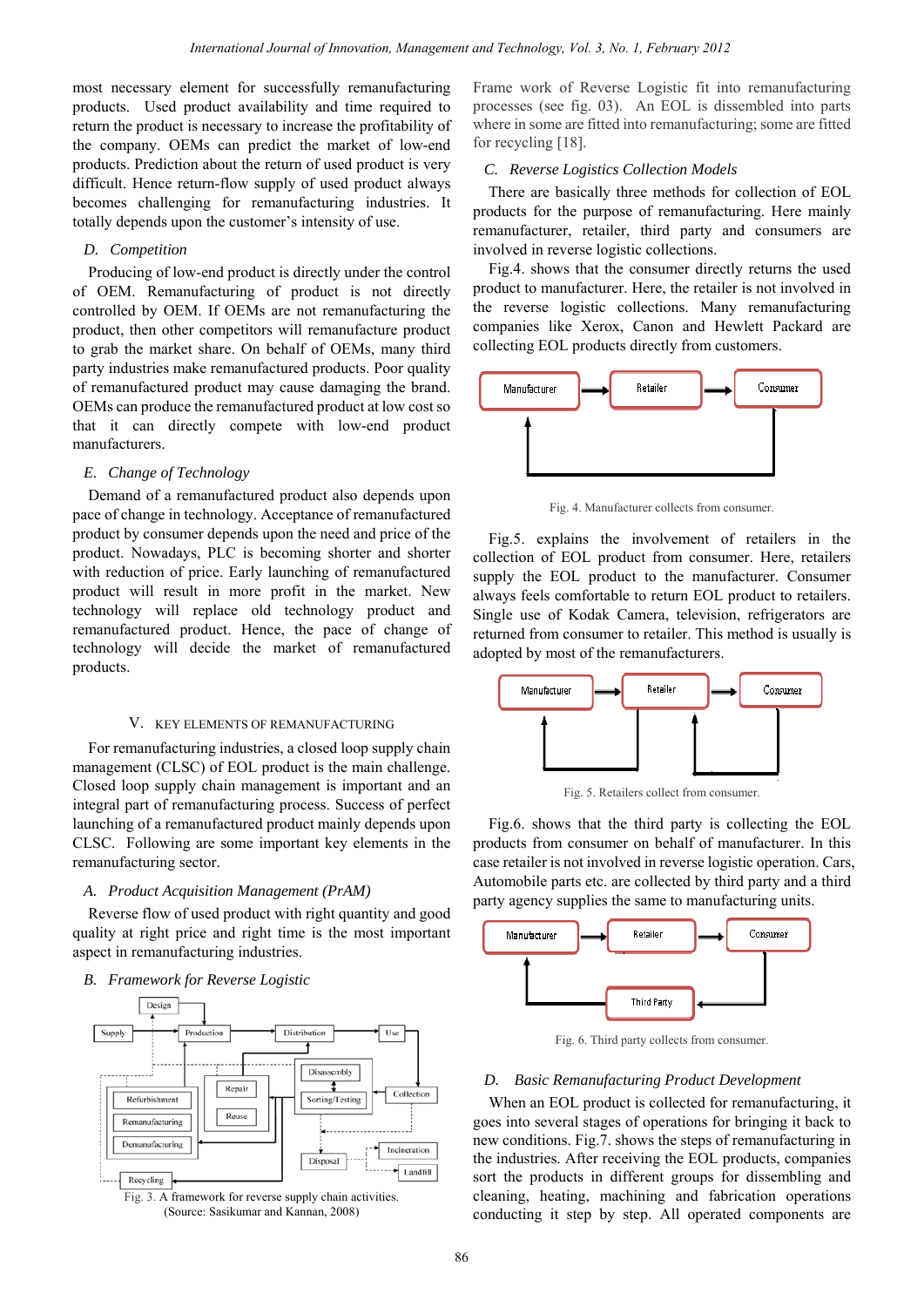reassembled for testing and finally products are ready for packaging.



Fig. 7. Basic remanufacturing product development model.

# *E. Demand and Supply for Remanufactured Product*

Market demand of remanufactured product and availability of used products are two important factors which decide the remanufacturing strategies. Fig.8. shows four quadrants in which 'No Action' quadrant show insufficient market demand and sufficient supply of remanufacturable products. The "Watch" quadrant shows sufficient market demand, but an insufficient supply of remanufacturable products available. The situation should be carefully watched since this is a potentially profitable market and third-party remanufacturers will be attracted. The "Remanufacture" quadrant is where there are both market demand and sufficient quantities of remanufacturable products available. Remanufacturing them should be initiated as soon as possible. The final quadrant, "Recycle" is when there are sufficient supplies of remanufacturable products, but no market demand. The best choice in this situation is to obtain some revenue via materials recycling.



**Product Avaialability** Fig. 8. Product remanufacturing matrix.

## *F. Remanufacturing Decision*

Table I shows very important decisive conditions by which a company can decide whether they can go for remanufacturing or not. The decision to stop remanufacturing a product is a function of many factors, including the presence of third-party remanufacturing, age of the technology, the availability of replacement parts & components and a need to retire legacy systems. From Table I, it can be seen that remanufacturing cost, supply of used product & size of functionality-oriented customer segment are decisive parameters for remanufacturing. If remanufacturing costs are high, the functionality-oriented segment is large with sufficient quantities of used products available than company can think about remanufacturing. In this case products will lie in 'Remanufacture' quadrant. If the remanufacturing costs are low, remanufacturing is profitable in three scenarios. But if the supply of used products is limited and there is a large functionality-oriented segment,

remanufactured products should not be offered, for example as in the 'No Action' quadrant in fig. 8.

| <b>TABLE I: REMANUFACTURING DECISION</b> |                              |                     |                             |  |  |  |
|------------------------------------------|------------------------------|---------------------|-----------------------------|--|--|--|
| Remanufacturin<br>g Costs                | Supply of<br>EOL<br>Products | Consumer<br>Segment | Remanufacturing<br>Decision |  |  |  |
| Low                                      | Low                          | Low                 | N                           |  |  |  |
| Low                                      | Low                          | High                | Х                           |  |  |  |
| Low                                      | High                         | Low                 | N                           |  |  |  |
| Low                                      | High                         | High                | V                           |  |  |  |
| High                                     | Low                          | Low                 | X                           |  |  |  |
| High                                     | Low                          | High                | X                           |  |  |  |
| High                                     | High                         | Low                 | Х                           |  |  |  |
| High                                     | High                         | High                |                             |  |  |  |

## VI. RIFFILING VS REMANUFACTURING

There are two methods of refurbishing the printer cartridge. Cartridge can simply be refilled or remanufactured. Understanding the difference between these two is essential. From the customer point of view, price and quality of cartridge will play an important role before a buying decision is made. Here a clear-cut comparison between refill and remanufacturing did by a Cartridge company, World Pasadena is examined.

| Sr. No                | <b>Refill Process</b>                                      | Approximate<br>Time in<br>Minutes | Operation<br>Time in $%$ |
|-----------------------|------------------------------------------------------------|-----------------------------------|--------------------------|
| 1                     | Cartridge is<br>electrically tested in<br>a generic tester | 0.5                               | 5%                       |
| $\overline{c}$        | Old ink is removed<br>by spinning the<br>cartridge         | 3.0                               | 28%                      |
| 3                     | Print head is cleaned<br>using an ultrasonic<br>cleaner    | 0.10                              | $1\%$                    |
| 4                     | Generic ink is<br>injected into the<br>cartridge           | 4.0                               | 38%                      |
| 5                     | Cartridge is print<br>tested on a generic<br>tester        | 1.0                               | 9%                       |
| 6                     | Packaging                                                  | 2.0                               | 19%                      |
| ink printer cartridge | Total time required for refill of the                      | 10.60                             | 100%                     |

Table II Shows the refill process and operation time required for ink printer cartridge. Within 10 to 12 minutes of time, refilling process can be done. Due to less operation time, labor & material cost reduces. As shown in Table III, remanufacturing process and operation time are explained in detail. Remanufacturing of cartridge took around 30 hrs for operations. Cost associated with remanufacturing product is high as compared to refilling process. Remanufacturing process required more operations as compared to refilling process. In remanufacturing operation process, cartridge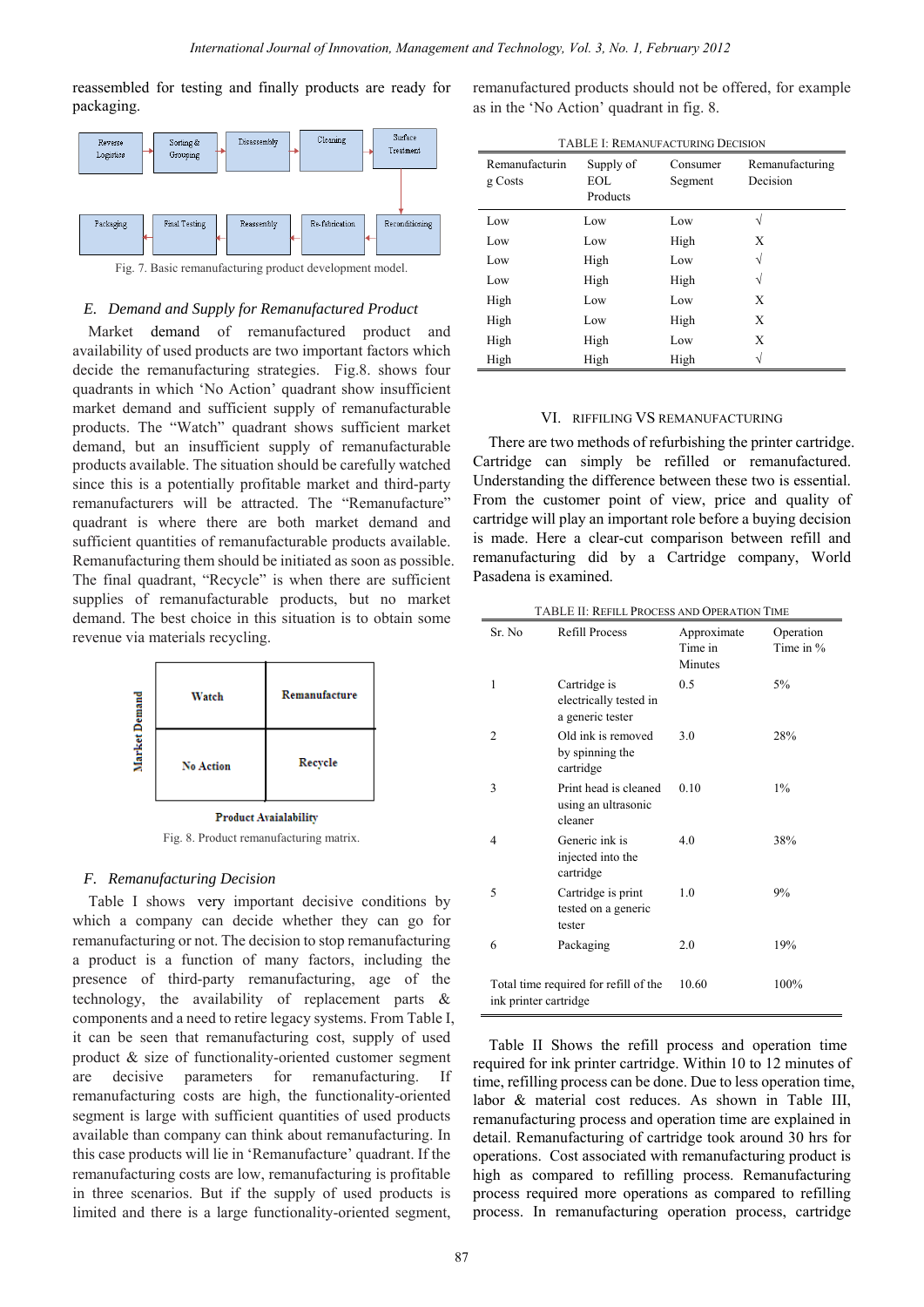drying process took maximum operation time. Near about 81.5 % operation time is consumed in cartridge drying process. Cartridge goes through multiple cycles of vacuum boiling, spinning and atomizing. To fully clean out and rejuvenate requires 240 minutes and cartridge acclimate after refill process takes around 60 minutes. Labor and material cost associated with remanufacturing process is high as compared to refilling process.

| TABLE III: REMANUFACTURING PROCESS AND OPERATION TIME |
|-------------------------------------------------------|
|-------------------------------------------------------|

| Sr. No         | <b>Remanufacturing Process</b>                                | Approxim<br>ate Time | Operation<br>Time in $%$ |
|----------------|---------------------------------------------------------------|----------------------|--------------------------|
|                |                                                               | in Minutes           |                          |
| 1              | Cartridge is electrically tested                              | $0.5^{\circ}$        | 0.03                     |
|                | in a generic tester                                           |                      |                          |
| $\overline{2}$ | The print head of the cartridge<br>is soaked in a special ink | 0.5                  | 0.03                     |
|                | dissolving solution                                           |                      |                          |
| 3              | Old<br>ink<br>is<br>removed<br>by                             | 15                   | $1.0\%$                  |
|                | spinning the cartridge                                        |                      |                          |
| 4              | Print head is further cleaned                                 | 02                   | 0.10%                    |
|                | specially designed<br>using<br>a<br>water atomizing gun       |                      |                          |
| 5              | Cartridge<br>goes<br>through                                  | 240                  | 14 %                     |
|                | multiple cycles of vacuum                                     |                      |                          |
|                | boiling,<br>spinning<br>and                                   |                      |                          |
|                | atomizing to fully clean out                                  |                      |                          |
| 6              | and rejuvenate the cartridge<br>Cartridge is                  | 1440                 | 81.5%                    |
|                | completely dried                                              |                      |                          |
| 7              | Ink specially designed for                                    | 03                   |                          |
|                | the cartridge which matches                                   |                      | $0.2\%$                  |
|                | original ink as close as<br>possible is injected into the     |                      |                          |
|                | cartridge                                                     |                      |                          |
| 8              | Cartridge is allowed to rest                                  | 60                   | 3%                       |
|                | and acclimate after the refill                                |                      |                          |
|                | process                                                       |                      |                          |
| 9              | Cartridge is print tested in<br>the printer for which it was  | 0 <sub>1</sub>       | 0.06                     |
|                | designed for                                                  |                      |                          |
|                |                                                               |                      |                          |
| 10             | Packaging                                                     | 02                   | 0.10                     |
|                |                                                               |                      |                          |
|                | Total time required for                                       | 1766                 | 100%                     |
|                | remanufacture of the ink printer                              |                      |                          |
| cartridge      |                                                               |                      |                          |

Now customers have three choices in buying the cartridge. Customer can buy refilled or remanufactured or can buy new cartridge itself. Price of refilled cartridge is less as compared to remanufactured or new cartridge. However, quality of refilled cartridge is very low as compared to remanufactured or new one. Quality of remanufactured cartridge is same as new one and hence customers give more preference to buying remanufactured cartridge. Price of remanufactured cartridge is 70 % as compared to newly manufactured cartridge by OEM.

## VII. DEMAND OF REMANUFACTURING PRODUCT

According to Ink Guides Company, many industries are making huge profit by selling remanufactured cartridges. Fig.9. shows cartridge brands and cost saving due to remanufacturing over OEM. HP and EPSON are saving around 65 % manufacturing cost due to remanufacturing. Due to huge cost saving, companies can offer competitive

price for remanufactured products. Here company can earn more profit as compared to new one.

Ink Cartredge Printer Brand



Ink Guide indexes well over 10,000 ink and toner cartridges from 10 well known on line ink stores. Fig.10. shows sale volume of remanufactured cartridges as compared to new sale of cartridges by OEM. Simply, the printer brands with the maximum volume of sold cartridges are listed in the fig.10.



Fig. 10. Maximum sale volume of remanufactured cartridge.

# VIII. CORRELATION BETWEEN COST SAVING AND MAXIMUM SALE VOLUME

From the analysis, it is very interesting to find the correlation between cost saving due to remanufactured cartridges and maximum sale volume of remanufactured cartridges (see fig.9 and fig.10.) Coefficient of correlation between cost saving cartridges remanufactured and maximum sale volume of remanufactured cartridge is 0.5771. This value shows not so strong or too weak correlation i.e.  $R=0.5771$  and  $R^2=0.3331$ .

Coefficient of determination shows the value of 0.3331 and hence dependency of cost saving due to remanufactured cartridges is 33.31 % for maximum sale volume of remanufactured cartridge.

#### IX. CONCLUSION

Remanufactured products are in good demand in the market due to low price and remarkable functional quality as new products have. Demand of remanufactured products depends upon the pace of product cannibalization of existing product. There are some challenges like expectation of quality, supply limitation, competition and change of pace of technology for remanufacturing industries. Here some